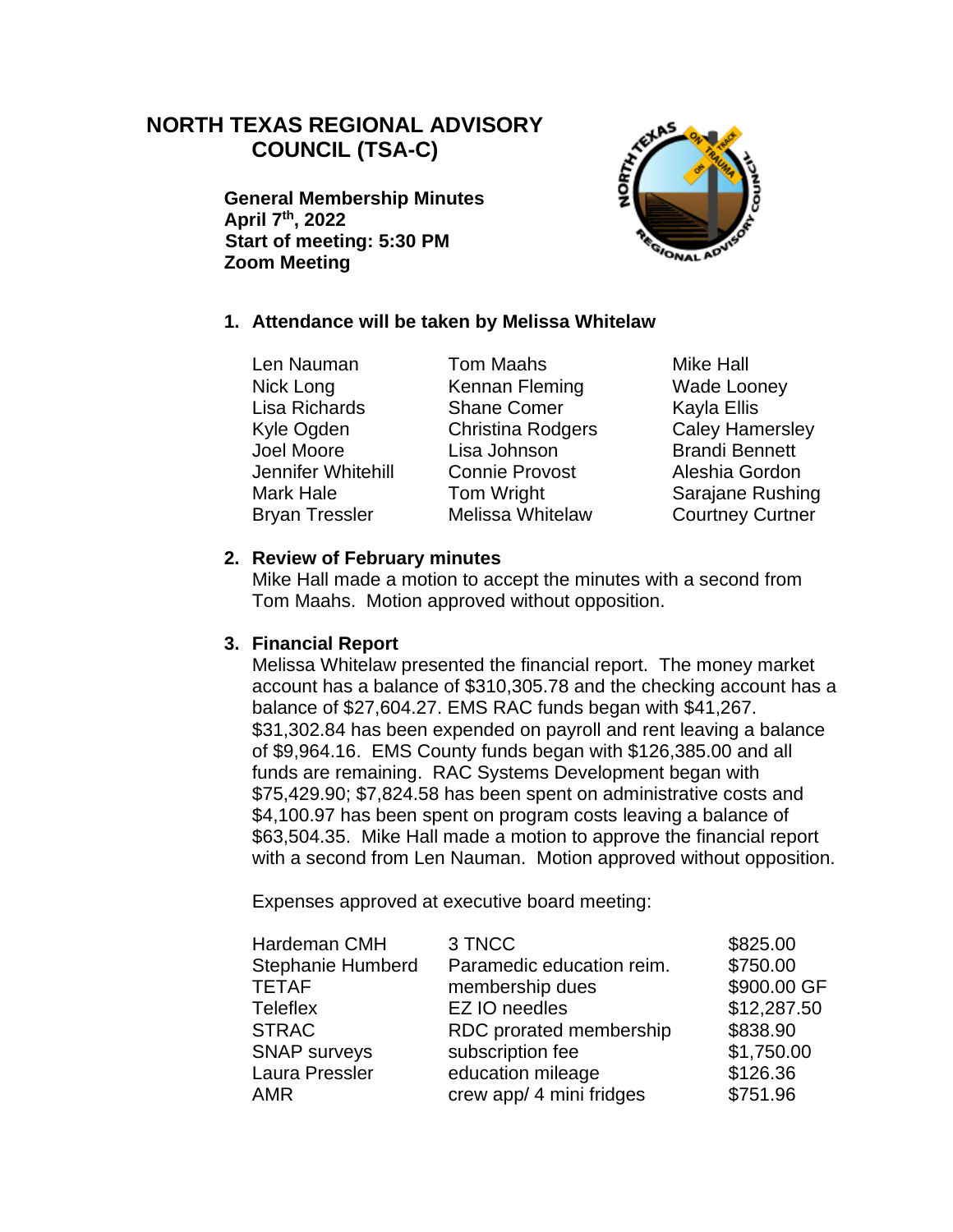Windthorst VFD 2 radios 3790.00

Office supplies and Executive Director's salary approved at committee level.

Mike Hall made a motion to approve expenses with a second from Tom Wright. Motion approved without opposition.

# **4. Executive Reports**

- **a. Chair:** Nothing to report.
- **b. Executive Director:** Melissa Whitelaw has completed the March DSHS contract deliverables. She will be in San Antonio April 13-15 for a RAC work group meeting on the new RAC self-assessment tool. We will be working to make it more user friendly and streamlined. Melissa will attend a training session in Waco for data entry and data retrieval from the RDC. Date still TBD. The next GETAC meetings will be May 24-26 in Austin, TX.

# **5. Committee Reports**

- **a. CQI –** Melissa Whitelaw gave the SNAP data summary.
	- i. **EZ IO –** 24 new surveys were submitted since last meeting. 22 were medical, 2 were trauma. 20 performed by paramedics, 1 by a RN, 2 by an EMT and 1 by an AEMT. 12 were in the tibia and 14 were in the humerus. 3 comments were left for tibia insertion. 1 was due to seizures preventing landmark location and 2 had no access to upper body. 22 were successful on 1st attempt and 2 on 2<sup>nd</sup> attempt. The 2 second attempts tried the humerus first and then moved to the tibia. Device performed as expected in all but one instance. The comment was that the device had a low battery. 23 replied with good training and 1 with adequate training.
	- ii. **Tourniquets –** No new submissions.
	- iii. **King Vision –** 10 new surveys since last meeting. All were medical with 6 due to difficult airway and 2 for first line. 6 successful in one attempt, 3 on second attempt and 1 on third attempt. 1 had blood in airway and 2 were due to difficult anatomy. All blades were channeled with a request from EMH for unchanneled blades.
	- iv. **TOR –** 14 new submissions. Code was witnessed in 6 cases and not witnessed in 8. 12 were medical and 2 were unknown. Signs and symptoms were incompatible with life in 13. CPR was initiated in 13 cases. 1 by EMS, 5 by FR and 7 by a layperson. AED was used in 7 cases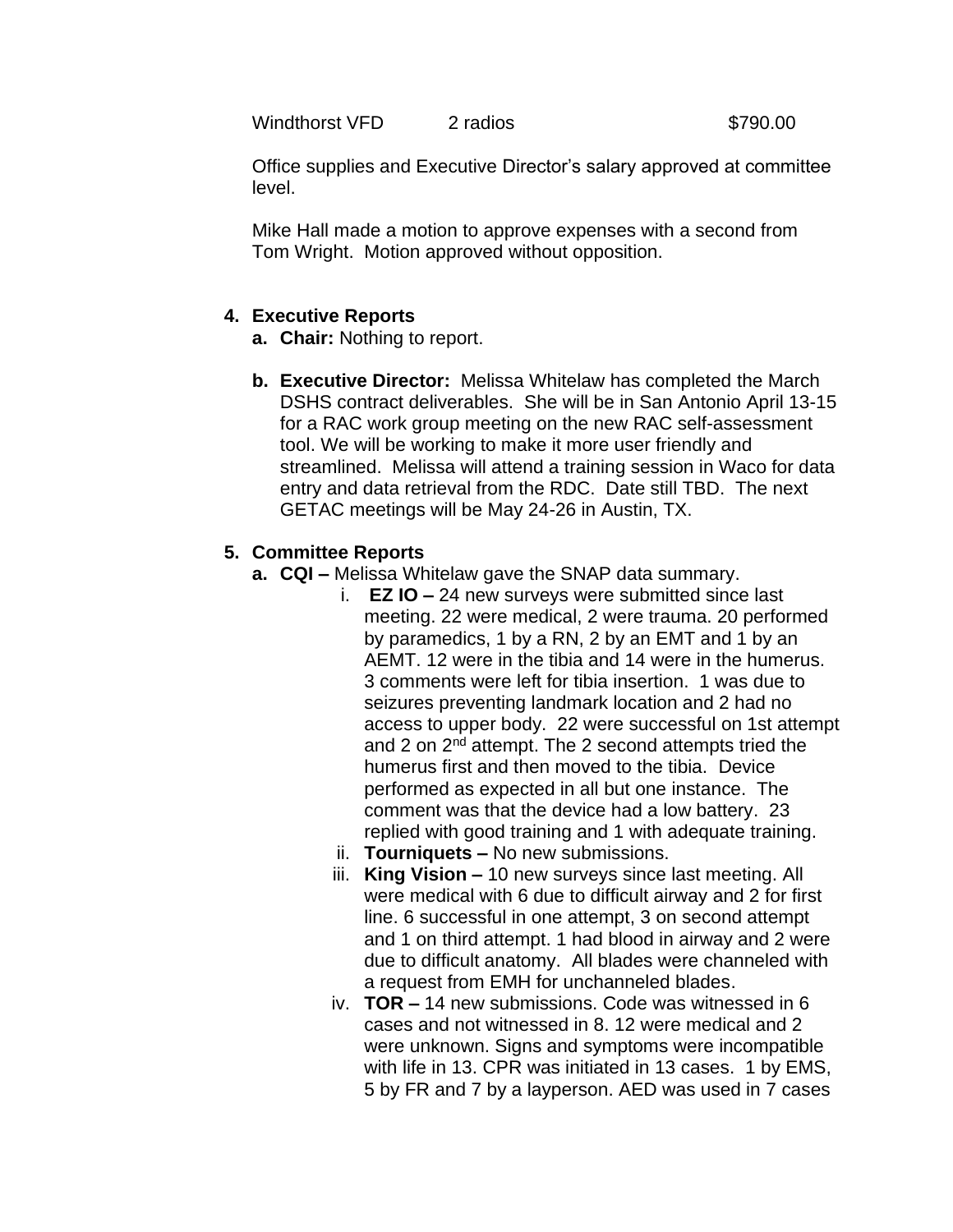and shock was advised in 1. 10 were given medication. 2 used a mechanical CPR device. 5 were transported and 9 were called on scene. Of the 5 transported, 3 were due to potential for ROSC, 1 was a code on the way to hospital and 1 was directed by medical control.

- **b. PIE –** Laura Pressler wants to remind everyone to reach out to her for any education or injury prevention needs.
- **c. NORTEX EMS –** Melissa Whitelaw still needs pass through receipts from Electra Tri-Med, Faith Comm EMS, Olney EMS, Saint Jo VEMS, Seymour/Baylor County EMS, Three Rivers Ambulance and Trans Star. NTRAC received a trauma registry report for EMS. Only 1 entity in the region has no reports. If you would like to see a copy, please contact Melissa. Several surveys for the EMS for Children were sent to the EMS group and no response was given from Archer City Ambulance, Electra Tri-Med, Olney EMS and Trans Star. Foster Simmons contacted Melissa Whitelaw about equipment belonging to the RAC that was in possession of PK/Westlake VEMS. All equipment exceeded useful life estimates and was disposed of. Jennifer Whitehill and Aleshia Gordon will present a chest pain case study at the June provider's meeting. A notice just came out for an extension for filing HRSA Provider's Relief Fund, reporting period one due to extenuating circumstances. Here is the link to see the list of excusable circumstances. [https://www.hrsa.gov/provider-relief/reporting](https://www.hrsa.gov/provider-relief/reporting-auditing/late-reporting-requests)[auditing/late-reporting-requests](https://www.hrsa.gov/provider-relief/reporting-auditing/late-reporting-requests)

The actual request form will not be available until April 11<sup>th</sup> and will close on April 22<sup>nd</sup>.

### **d. Trauma Coordinators/Acute Care/Neonatal/Maternal**

- **i. Trauma Coordinators –** Joy Henry and Terri Fenter have moved to education at Faith Community Hospital. Derek Wilson will be the new CNO and his assistant is Taylor Spear. Lisa Johnson is the new assistant CNO at Clay County Memorial Hospital. There is a new ACS standard that will require all ACS verified trauma centers (both adult and pediatric) to participate in the National Pediatric Readiness Project. This takes effect in January of 2023.
- **ii. Acute Care –** United Regional received a level 2 stroke designation and was reaccredited in chest pain this month. Aleshia Gordon has taken over chest pain from Jill Griffin. Jennifer Whitehill and Aleshia Gordon will present a chest pain case study at the June PHEMS meeting.